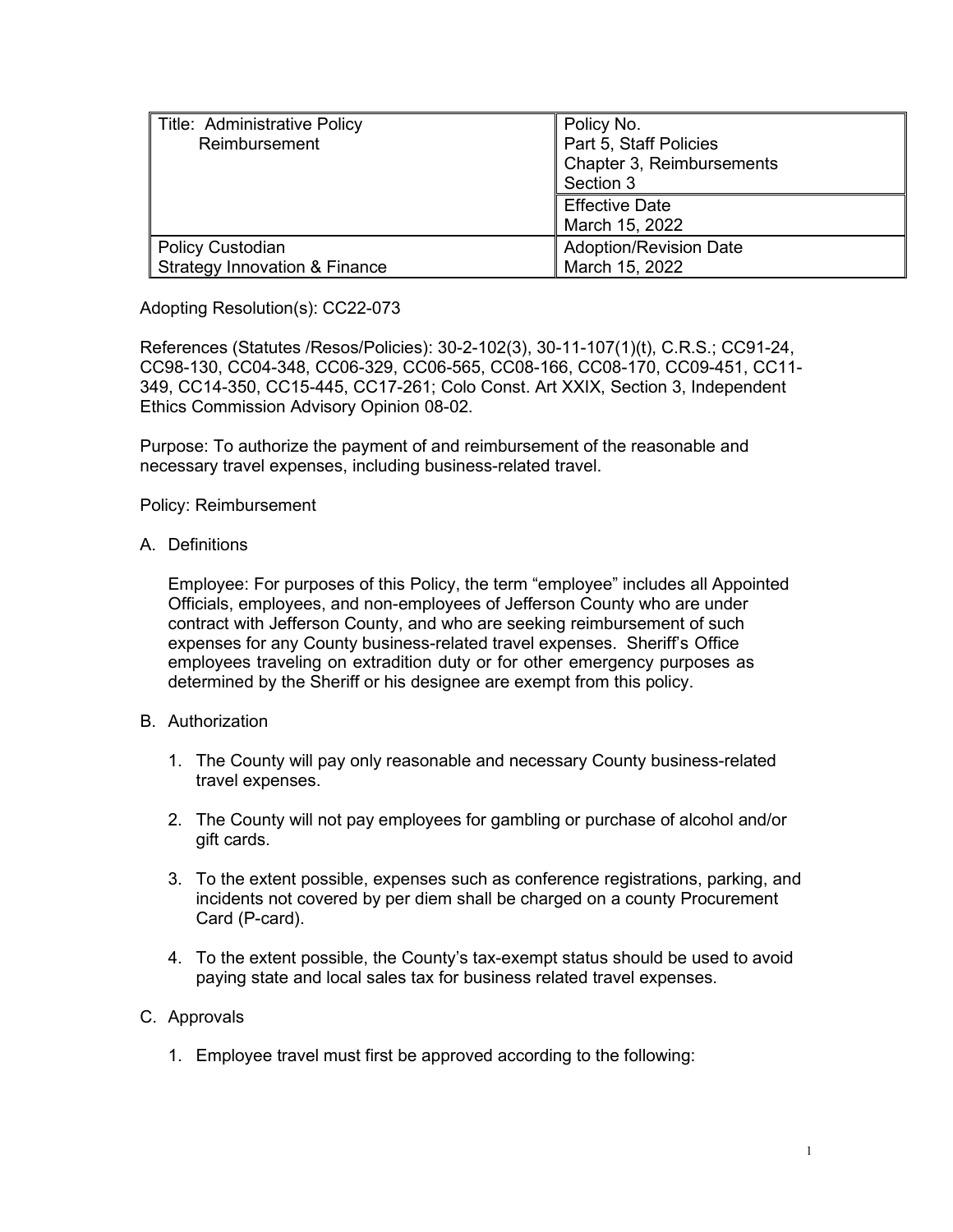- a. In-State Travel: Requires the approval of a supervisor one level higher or above.
- b. Out-of-State Travel: Requires the approval of an Elected or Appointed Official, or Division Director or above.
- 2. Per Diem versus Reimbursement for Meals
	- a. Business Related Meetings The appropriate Department Director or Elected Official shall authorize food/beverage expenditures for business-related meetings, including lunch meetings and staff meetings.
	- b. Conferences, Trainings, and Special Events The County may pay for special occasion banquet meals and events hosted or sponsored by the County with the approval of the Department Director or Elected Official.
	- c. Declared Disaster or Emergency The County may pay for food to feed employees during a Declared Disaster or Emergency, as defined in the Emergency Management Policy, if staff are working in remote areas or are unable to leave their assigned duties. The expenditure must be authorized by the appropriate Department Director or Elected Official.
	- d. County employees, other than elected officials, are required to use a per diem for meals and incidentals rather than receive reimbursement for actual expenses.
	- e. Per diem for meals and incidentals shall be issued based on the Federal per diem rates.
	- f. Exceptions to the use of per diem or the rates require the prior approval of the County Manager or Elected or Appointed Official.
	- g. The daily allowance for meals, including tips at the County's limit of 20% of meal cost, shall not exceed \$60.00 unless approved by the Division Director and/or Program Director.
		- 1) The County utilizes the Meal Per Diem Tables in effect at the time of travel as provided by the US General Services Administration (GSA) for travel within the continental United States (CONUS). [https://www.gsa.gov/travel/plan-book/per-diem-rates/per-diem-rates](https://www.gsa.gov/travel/plan-book/per-diem-rates/per-diem-rates-lookup)[lookup](https://www.gsa.gov/travel/plan-book/per-diem-rates/per-diem-rates-lookup)
		- 2) Reimbursement will be the lesser of the meal allowance or the actual cost of the meal.
		- 3) The daily meal allowance is determined by departure and return times and adjusted for meals included as part of transportation or in the registration fee. Travelers will be reimbursed for meals based on the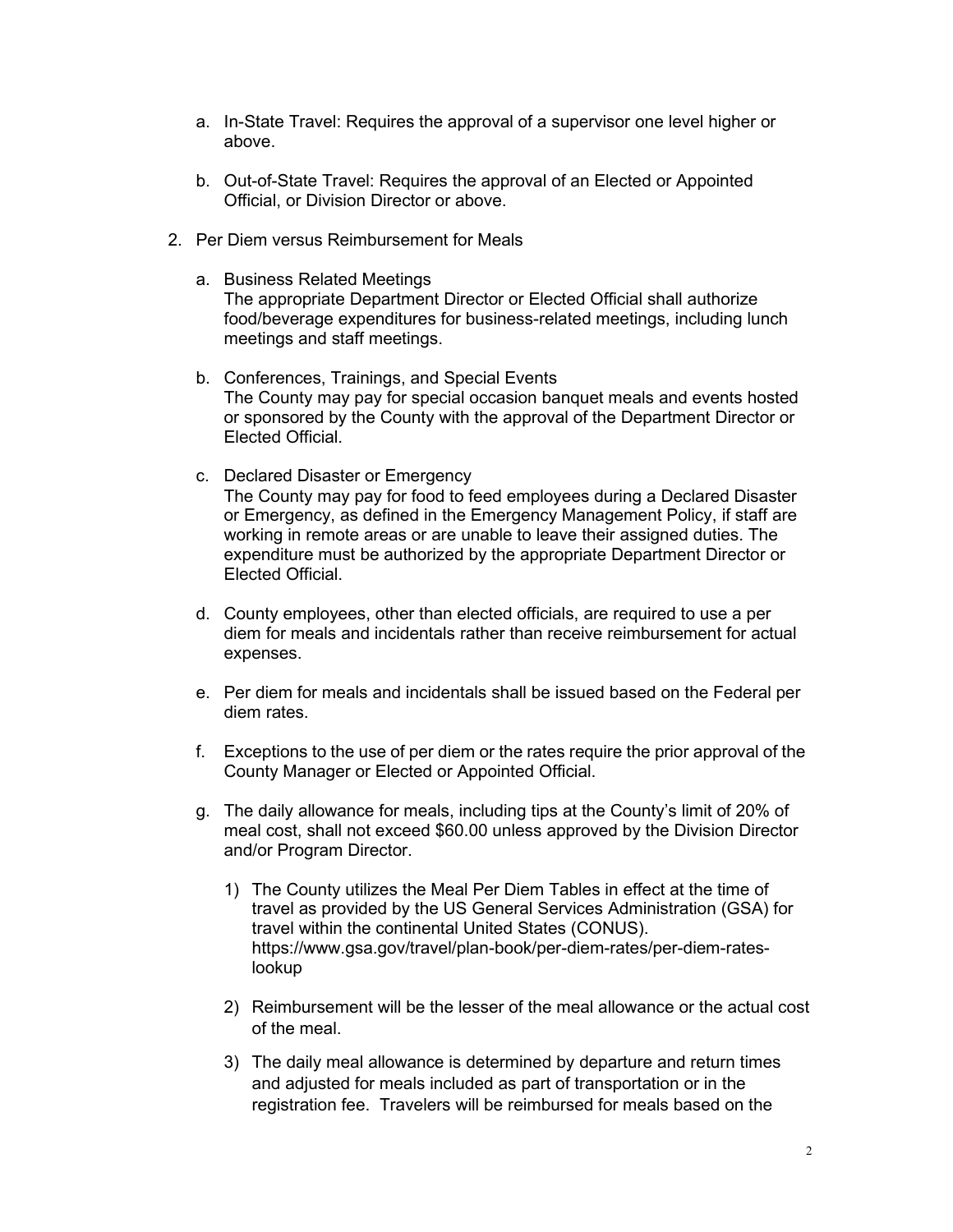actual time of departure and return to the local area. Full day, single day, and extended day meal reimbursements are to be reduced when a meal is provided by the host or sponsor, including business meetings/entertainment meals, depending on the meal provided as follows:

- o Meals provided between 06:00am and 10:00am are deemed as breakfast.
- o Meals provided between 10:01am and 2:00pm are deemed as lunch.
- o Meals provided between 2:01pm and 8:00pm are deemed as dinner.
- D. County's Travel Program
	- 1. Employees traveling on County business must use the designated County Procurement Card (P-card) for all airfare, car rental and lodging expenses.
	- 2. P-cards shall be issued by the Purchasing Department as directed by the appropriate Elected or Appointed Official or Division or Department Director or designee. A P-card is a county-issued credit card that provides employees with travel protection and insurance.
	- 3. Employees must not use the P-card to pay for the travel expenses of nonemployee traveling companions.
- E. Meals and Incidentals
	- 1. Elected Officials: See Reimbursement Policy
	- 2. Employees shall receive per diem:
		- a. Receipts are not required for the meals and incidentals purchased with a per diem.
		- b. Certain incidentals should be paid with p-cards. These incidental expenses include:
			- (1) Parking
			- (2) Transportation costs such as bus fares, subway/light rail fares, and Uber/Lyft or taxi fares, including taxi driver tips.
			- (3) The cost of cleaning or laundry when travel exceeds five days.
			- (4) Charges for telephone calls or facsimiles to the office or elsewhere for County business.
			- (5) Copying of business documents and similar items.
			- (6) Charges for office supplies for business purposes.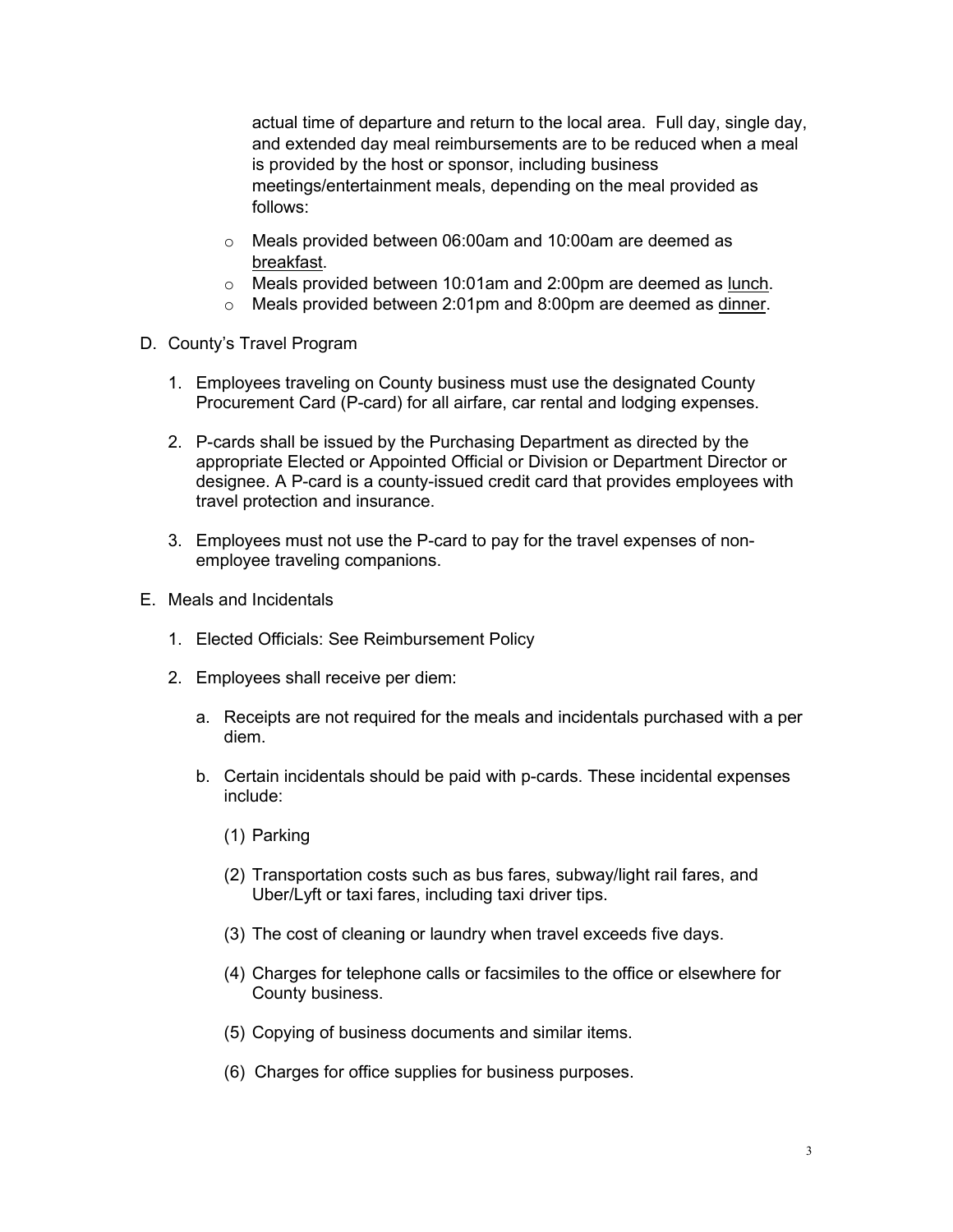## (7) Internet connectivity for business purposes.

- F. Vehicle Travel
	- 1. Parking The County shall pay parking costs while on business related travel.
	- 2. If a private or County vehicle is used, refer to the Driving on County Business Policy for applicable reimbursement policies.
	- 3. Vehicle rentals must be booked via the State of Colorado Preferred Auto Rental Supplier agreements, if available.
- G. Air Travel
	- 1. The employee, or travel agency if utilized, shall confirm tickets based on the lowest logical airfare as determined by the following criteria:
		- a. Connecting flights that result in significant cost savings and add no more than 2 hours travel time
		- b. A flight within two (2) hours of intended departure or arrival time
		- c. Maximum use of non-refundable tickets when applicable
	- 2. If the lowest logical airfare is not accepted, the employee must obtain approval from the Elected or Appointed Official or Department Director or above.
	- 3. Business and First Class are not permitted and will not be reimbursed.
	- 4. Tickets should be purchased at least 14 calendar days prior to departure date when possible. Justification must be provided and approved by the Division Director or Elected or Appointed Official if tickets are purchased within 7 days of departure.
	- 5. Unused, lost or stolen tickets must be reported to the issuing agency.
	- 6. Delays
		- a. If an airline delay necessitates an overnight stay that is not paid for by the airline, employees should use their p-card or obtain their own accommodations.
		- b. If an employee is denied boarding due to overbooking, the free voucher must be applied to the next county business travel flight.
	- 7. Baggage
		- a. The County will not reimburse the employee for personal items lost while traveling on business.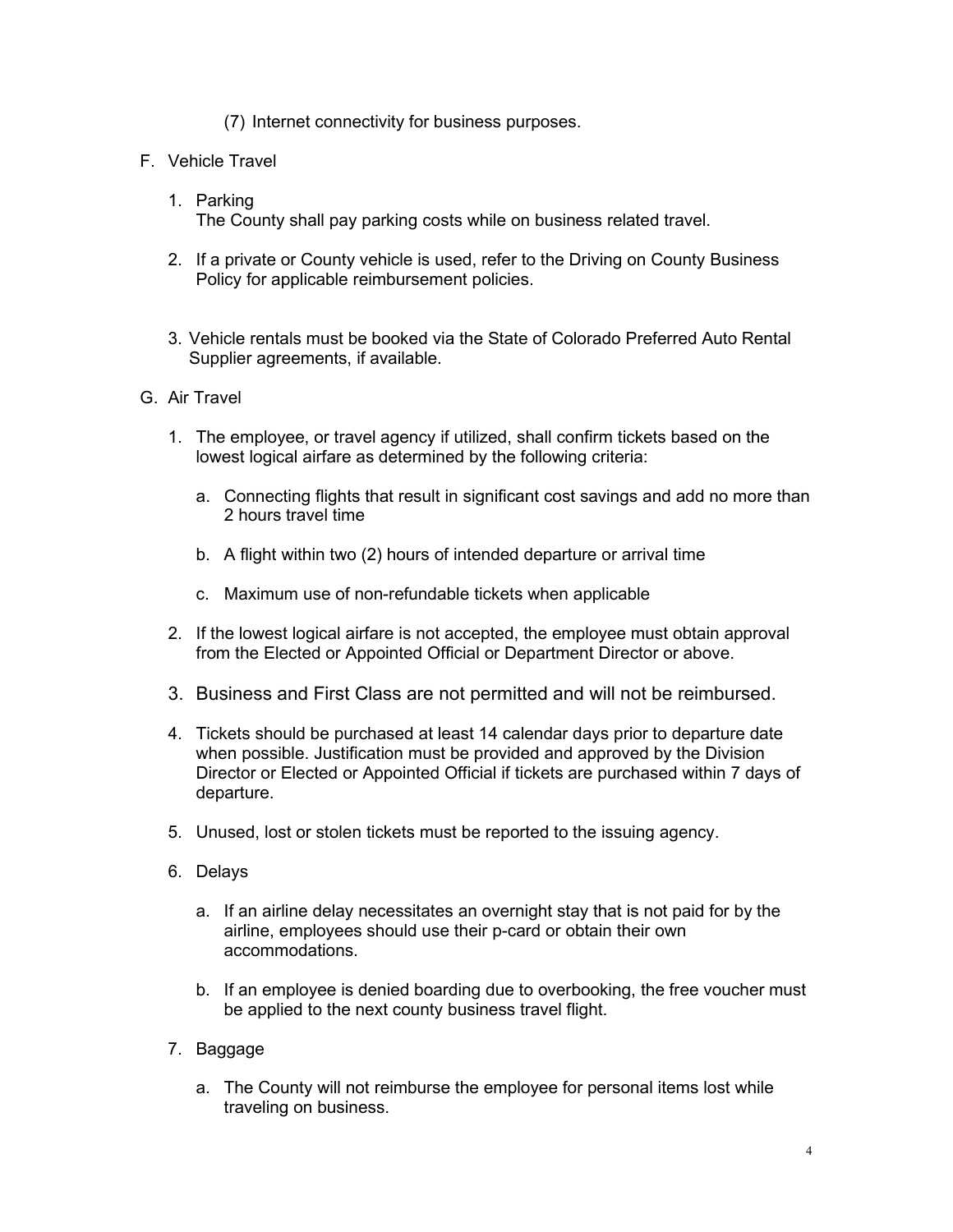- b. The County will pay standard baggage fees. The County will not pay for oversized or overweight baggage. Exceptions will be made for those employees traveling with heavy or bulky materials or equipment, County records or property, or relocating a child.
- H. Train Travel
	- 1. The County shall pay only the amount of the fare that does not exceed the cost of mileage or a competitively-priced airfare, whichever is less.
	- 2. Travel shall be in economy or coach class. Business and First Class are not permitted.
- I. Lodging
	- 1. The County will pay the cost of lodging when an overnight stay is required.
	- 2. A County-issued P-card is required for booking lodging.
	- 3. When specifically pre-approved, the County will pay for additional lodging beyond that required for County business, but only when necessary to achieve a savings in transportation cost that more than compensates for the cost of additional lodging.
- J. Conferences
	- 1. The County will pay/reimburse the cost of registration fees, banquet meals, boxed lunches, or other refreshments associated with the conference event.
	- 2. The County will not pay for the cost of other social activities or events that are offered in conjunction with the conference but are not part of the conference agenda (e.g. sight-seeing trips, tournaments, etc.).
- K. Travel Advances
	- 1. Travel advances may be obtained by any Elected or Appointed Official/employee solely for per diem expenses and mileage. Appropriate documentation required by Accounting must be completed, approved and submitted three weeks before the scheduled departure date
	- 2. All amounts paid pursuant to an advance must be accounted for with proper documentation. Unexpended travel advance funds and funds for which the traveling employee cannot account must be reimbursed to the County within five (5) business days after returning to the County.
- L. Travel Paid By Non-County Entity Travel Expenses paid by an entity other than the County or a state or local government must comply with the following requirements to be accepted: